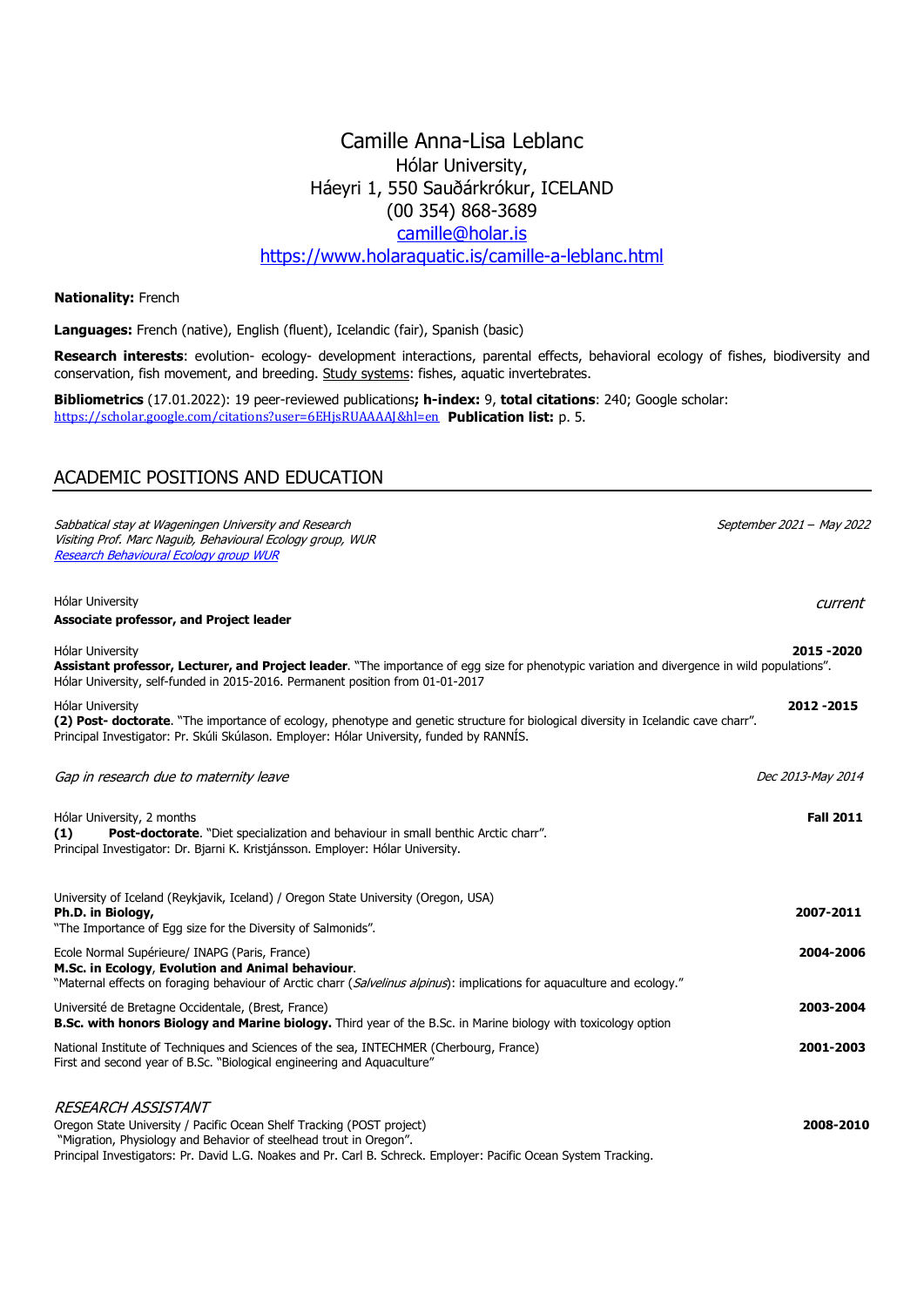| Hólar University<br>"Phenotypic plasticity in small benthic Arctic charr (Salvelinus alpinus)". Principal investigator: Dr. Bjarni K. Kristjánsson. Employer: Hólar University.                                                          | 2007       |
|------------------------------------------------------------------------------------------------------------------------------------------------------------------------------------------------------------------------------------------|------------|
| University Pierre et Marie Curie, Paris<br>"Modeling of hidden-lek in kittiwakes" Principal investigator: Pr. Etienne Danchin. Employer: University Pierre et Marie Curie, Paris, FRANCE                                                 | 2003-2004  |
| OTHER TRAINING                                                                                                                                                                                                                           |            |
| -Statistical course "Introduction to GLMMs and GAMs", Transmitting Science. 5-days, October 2019                                                                                                                                         | 2019       |
| - FELASA accredited EU Function ABD Laboratory Animal Science Course<br>Biomedical Center, University of Iceland and the two departments 'Animal and Veterinary Sciences' and 'Experimental Medicine'<br>at the University of Copenhagen |            |
| Fellow of the Linnean Society of London                                                                                                                                                                                                  | 2016       |
| Fellow of the Leifur Eiriksson Foundation                                                                                                                                                                                                | 2011       |
| <b>RESEARCH FUNDING and award</b>                                                                                                                                                                                                        |            |
| FUNDING as a main applicant or project leader                                                                                                                                                                                            |            |
| Icelandic research Fund RANNÍS, Equipment Grant, (# 181557-0031) Project Leader: 42.400 €<br>"Centre for Animal Behaviour"                                                                                                               | 2018       |
| AVS research fund: "Egg quality and growth in selected Arctic charr" Project Leader: 8.400 €.                                                                                                                                            | 2017       |
| Icelandic research Fund RANNÍS, Project Grant, (# 162893-051) Project Leader: 320.000 €.                                                                                                                                                 | 2016-2018  |
| Icelandic Research Fund RANNÍS, Project Grant (#141360-051), Project Leader: 195.000 €.                                                                                                                                                  | 2014-2016  |
| Landsvirkjun Energy Research Fund, <i>Project leader: 4.000 €.</i>                                                                                                                                                                       | 2013       |
| Leifur Eiriksson scholarship: 18000 €. Stipend for PhD study done in USA and Iceland                                                                                                                                                     | 2010-2011  |
| <b>Scholarship University of Iceland/Eimskip: 26.000 <math>\epsilon</math>.</b> Stipend for PhD study                                                                                                                                    | 2009-2011  |
| Icelandic Research Fund for Graduate Students, RANNIS: 13.000 €. Fellowship for PhD study                                                                                                                                                | 2007-2009  |
| <b>Summer fellowship</b> awarded by the Icelandic Student Innovation Fund, <b>RANNIS</b> , 3 months 360.000 ISK.                                                                                                                         | 2006       |
| <b>Mobility grant from European Union program LEONARDO – MOVE.</b> Total amount: 250.000 ISK.                                                                                                                                            | 2006       |
| <i>AWARDS</i>                                                                                                                                                                                                                            |            |
| Gerry FitzGerald award, best student poster presentation<br>Ecological and Evolutionary Ethology of Fishes conference. "Does egg size affect behaviour and morphology of Arctic charr?                                                   | 2008       |
| <b>Best student poster presentation</b> at the Fifth International Charr Symposium, August<br>"Long and short term temperature variations in Arctic charr juveniles foraging behaviour and mobility (Salvelinus alpinus, L.)".           | 2006       |
| <b>FUNDING as a co-applicant</b>                                                                                                                                                                                                         |            |
| Icelandic research Fund RANNÍS, Project Grant, co-applicant, (#228698-051), PI: Stefán Óli Steingrimsson<br>Territoriality, foraging and social organization in stream salmonids: Repeatability and plasticity,                          | 2022-2024  |
| Icelandic research Fund RANNÍS, Project Grant, co-applicant (#228720-051), PI: Skúli Skúlason:<br>Determinants of spatio-temporal variability of life history traits in small populations,                                               | 2022- 2024 |
| Icelandic research Fund RANNIS, Research grant, (#19) co-applicant:                                                                                                                                                                      | 2019-2022  |
| Evolution of cognition: a study of sympatric morphs of Arctic charr (Salvelinus alpinus). Project leader David Benhaim, Hólar University                                                                                                 |            |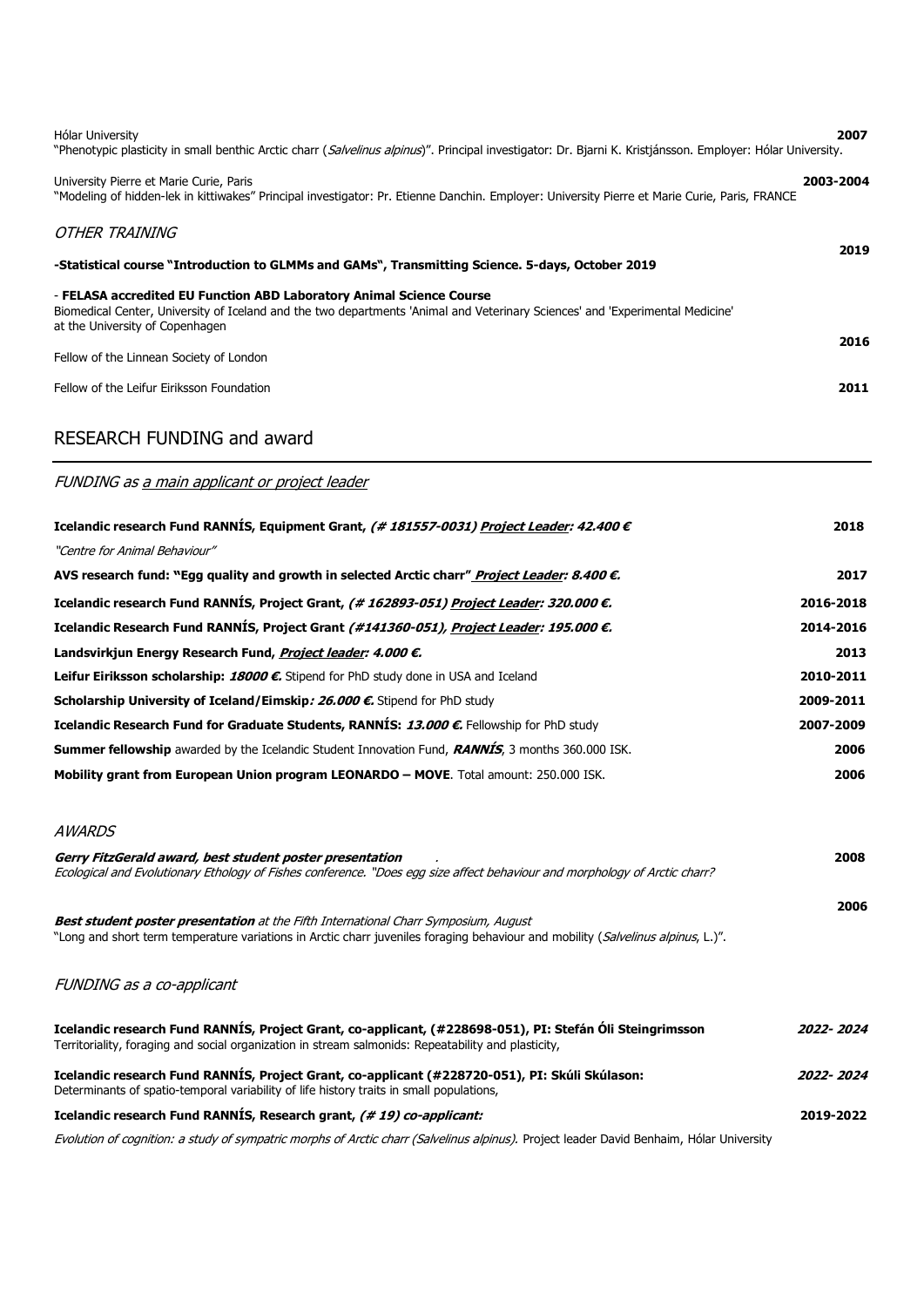| Icelandic research Fund RANNIS, Equipment Grant, (#171428-031) co-applicant: "Centre for fish energetics"<br>Icelandic research Fund RANNIS, Project Grant: 246.000€. | 2017<br>2016-2018 |
|-----------------------------------------------------------------------------------------------------------------------------------------------------------------------|-------------------|
| FUNDINGS to students                                                                                                                                                  |                   |
| RANNIS, 3 year-grant for post doctoral students, Celine Rochais, 24 Millions Isk                                                                                      | 2018              |
| RANNIS, grant for doctoral student, Samantha V. Beck<br>4.5 Millions Isk                                                                                              | 2017              |
| Landsvirkjun Energy Research Fund:                                                                                                                                    | 2016              |
| Louise Vernier, M. Sc.: 600.000Isk<br>$\overline{\phantom{a}}$                                                                                                        |                   |
| Samantha V. Beck, Ph.D.: 1.200.000Isk<br>$\overline{\phantom{a}}$                                                                                                     |                   |

Student travel grant to Samantha Beck (PhD student) from the Ecological society of Iceland: 80.000Isk

## TEACHING AND SUPERVISORY ACTIVITIES

## Courses taught at Hólar University

### "Klak og hrogn", 6 ECTS. "Fish reproduction"

Course coordinator and supervisory teacher; 40 lectures. Diploma program in Aquaculture (undergraduate and graduate course). Hólar University. Taught every year from 2015

"Behavioural Ecology" with a special focus on aquatic species, 6 ECTS (Course coordinator and supervisory teacher, 30 lectures + laboratory), graduate course. Hólar University. Taught every year from 2013-2016, and again in 2019-2021.

"Sustainable aquaculture -fish reproduction, egg quality, and management of broodstock", 10 ECTS, (undergraduate and graduate course), United Nations University –Fisheries training program, (teacher, 25hrs lectures + 16hrs excercise/laboratory). Hólar University. Taught in 2018-2019.

Topics in aquatic biology, 10 ECTS. Graduate course. Hólar University. Taught in 2018, 2020

"Freshwater ecology- 9th IRSAE summer school" half-day workshop targeted to PhD students, 2019. How to implement intraspecific diversity in conservation programs?

Statistics in R, 6 ECTS. (half day) Graduate course. Hólar University. Taught in 2018, 2020.

"Fish reproduction and egg quality in aquaculture", 15hrs, UNU-FTP program. Taught every year from 2014.

Introduction to Fish Biology, (10hr/ year): Educational outreach for High-school students. Hólar University

Research course, 10 ECTS (Course coordinator and supervision, 30-50hrs supervision). Graduate course, Hólar University. Taught from 2014-2016 Fish Biology (4 hrs practical/year): undergraduate course. Hólar University

## Students Supervision:

Ph.D.:

2014 -2019 Samantha V. Beck, PhD project, University of Iceland, co-advisor with Zophonias Jónsson. Graduated

2016 -2018 Mathias Lherbier, PhD project, University of Guelph, Canada, co-advisor with Moira Ferguson. (Did not graduate)

M.Sc.:

2022: Braden Judson, 2 years MSc of research, University of Guelph, Ontario, co-advisor with Moira Ferguson, graduation projected spring 2022

Marie Joigneau, project at the end of the first year of Msc 5 months, National School of Agronomy Agro Campus Ouest, Rennes, France

2021: Erwan Le Bechec, project at theof end the first year of Msc 5 months, National School of Agronomy AgroSup-Toulouse, France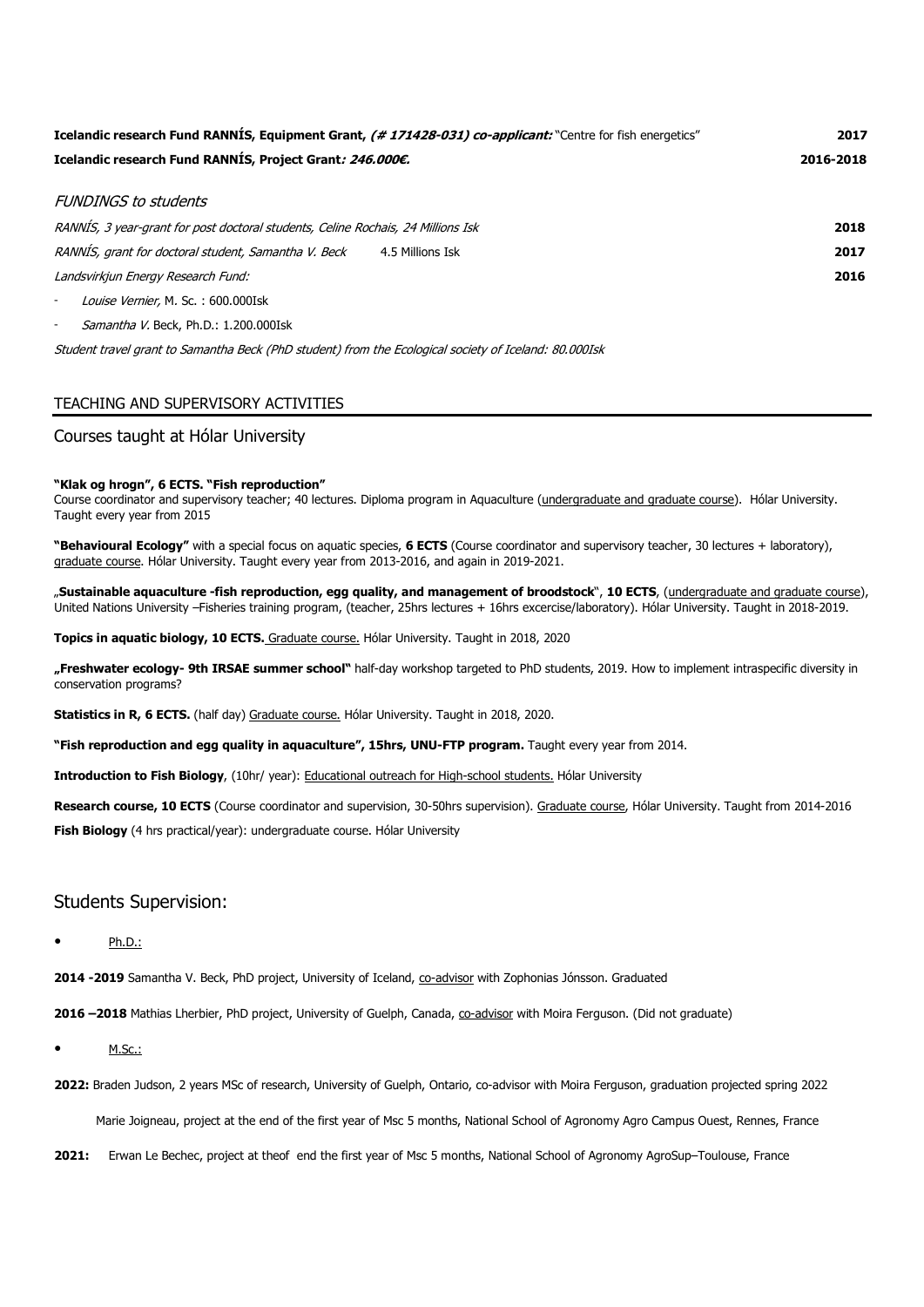Sabrina Carli, Erasmus project, Universita Politecnica delle Marche, 3 months, Italy

Julie Escudé, project at the end the first year of Msc 5 months, National School of Agronomy AgroSup–Dijon, France

- 2020: Sébastien Skiada, project at the end the first year of Msc, National School of Agronomy and Food Industries (ENSAIA) –Nancy, France
- 2017: Marie Birault, advisor, project at the end the first year of Master at Polytech Tours, France
- 2016: Markos Tsinganis, M.Sc. Project, co-advisor, ETH Zurich-EAWAG, Switzerland

Gary Chevalier, advisor, project to end the first year of Master at Polytech Tours, France

- 2015 Louise Vernier, M.Sc. Project (90ECTS), advisor, Hólar University
- 2012 Romain Theysset, M.Sc. Project (60 ECTS), co-advisor, Hólar University, (Did not graduate)
- Committee member of graduate students:
- 2019 -2023– Marion Dellinger, PhD. project, University of Iceland
- 2018 -2021– Benjamin Andrews, MSc. project, Hólar University
- 2016-2019 Lisandrina Mary PhD project, Universite de Chambery, France
- 2013 -2018 Doriane Combot M.Sc. project, Hólar Univeristy
- External examiner/opponent for graduate students final defense:

2021: Tom Robin Olk, PhD thesis in Ecology, University of South-Eastern Norway, Bø, Norway.

2018: Theresa Henke, 45 ECTS thesis, MSc in Coastal and Marine Management. University of the West fjords, Isafjördur, Iceland.

2018: Edite Fiskovica, 30 ECTS thesis, MSc in Environmentl and Natural Resources management. University of the West fjords, Isafjördur, Iceland.

B.Sc.:

2019: Nienke van de Loosdrecht, 30ECTS, advisor, Hanze University of Applied Sciences, The Netherlands 2018: Nais Droillard, 6ECTS project, advisor, Veterinary school, Toulouse, France Jesse de Vries, 30ECTS project, advisor, Has University of applied sciences, The Netherlands Wolf Van Lier, 30ECTS project, co-advisor, Has University of applied sciences, The Netherlands 2017: Rick Morks, 30ECTS project, advisor, Has University of applied sciences, The Netherlands Koen Sijstermans, 30ECTS project, advisor, Has University of applied sciences, The Netherlands Elizabeth Forgako, UNU-FTP student from Cameroon. 4-months project. 2016: Michelle Wisse, 30ECTS project, co-advisor, Has University of applied sciences, The Netherlands Valerie Kalle, 30ECTS project, advisor, Has University of applied sciences, The Netherlands Anne Loes Tukker, 30ECTS project, advisor, Has University of applied sciences, The Netherlands Renze Jacobi, 30ECTS project, advisor, Has University of applied sciences, The Netherlands 2015: Sebastiaan Meeuwsen, 30ECTS project, advisor, Has University for applied sciences, The Netherlands.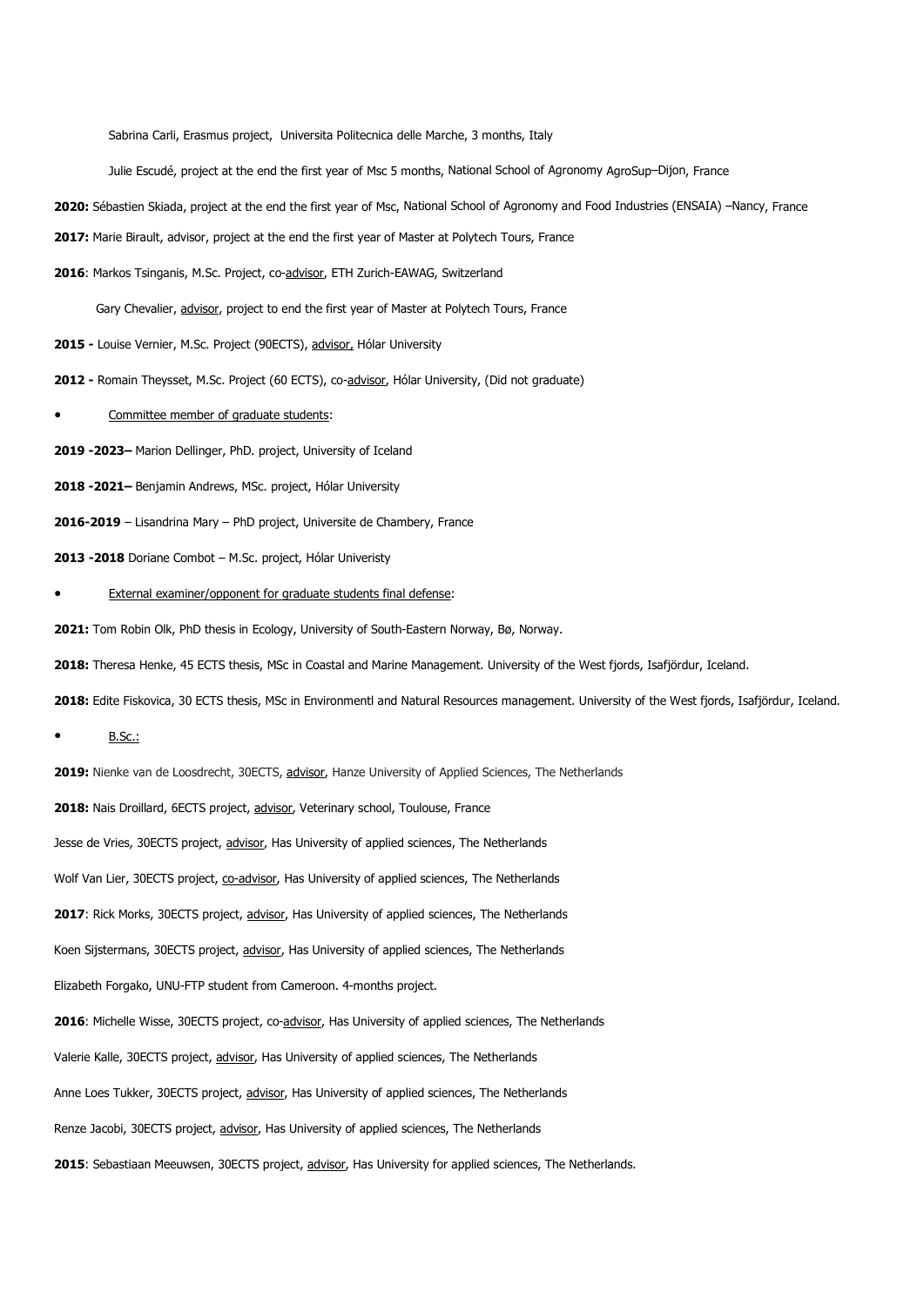2014: Jason Flatt, 10 ECTS project, co-advisor, University of Guelph, Canada.

2008: Matthieu Besson, 18 ECTS project, advisor, Universite de la Rochelle, France

2007: Soizic Le Deuff, 18 ECTS project, advisor, INTECHMER, France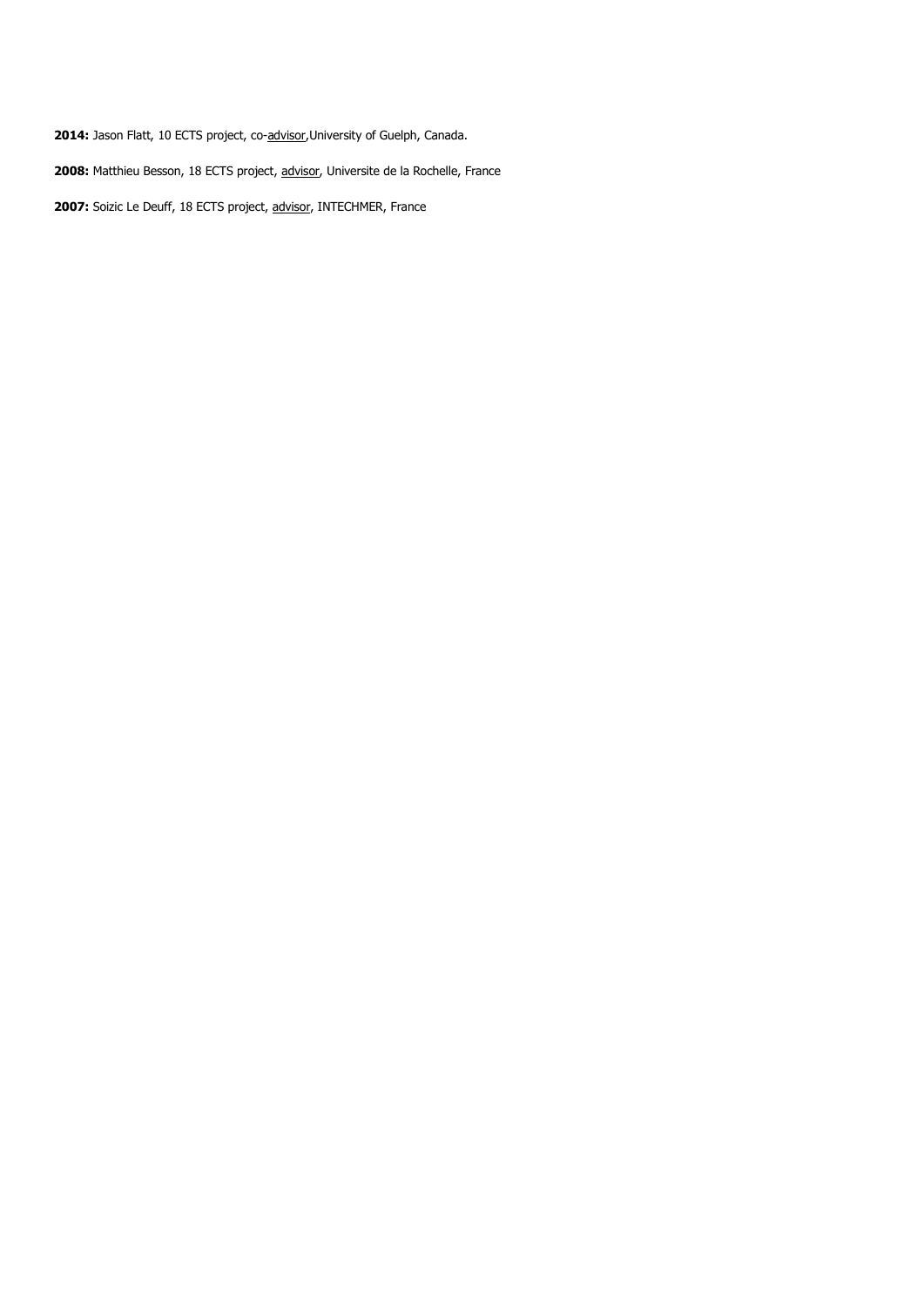# PUBLICATIONS

## Manuscripts in peer-reviewed scientific journals

### Total: 19 articles published or in press. H-index: 9; 230 citations http://scholar.google.is/citations?user=6EHjsRUAAAAJ&hl=en&oi=ao

### (\*corresponding or senior author; °own student or post doc)

CRedIT: Own contributions (abbreviated): Conceptualization (CON), Data curation (DAT), Formal analysis (FAN), Funding acquisition (FUN), Investigation (INV), Methodology (MET), Project administration (ADM), Resources (RES), Software (SOF), Supervision (SUP), Validation (VAL), Visualization (VIS), Writing –original draft (WRO), Writing – review & amp; editing (WRE)

In prep- Samantha V. Beck<sup>o</sup>, Katja Räsänen, Bjarni K. Kristjánsson, Skúli Skúlason, Zophonías O. Jónsson, Markos Tsinganis, and Camille A. Leblanc. "Variation in egg size and offspring phenotype along a gradient of divergence in Arctic charr". Ecology and Evolution. (CON, FUN, INV, MET, ADM, RES, SUP, WRO, WRE).

In prep- Mittell, Elizabeth; Leblanc, Camille; Kristjánsson, Bjarni; Ferguson, Moira; Rasanen, Katja; Morrissey, Michael. Spatiotemporal variation in individual growth rates in small and isolated populations of Arctic charr (Salvelinus alpinus). Functional Ecology. (CON, DAT, FUN, MET, ADM, RES, SUP. VAL, WRO, WRE)

19- Karvonen, Anssi; Beck Samantha, Skúli Skúlason;Bjarni K. Kristjánsson; Camille A. Leblanc 2021. Variation in parasite resistance of Arctic charr, Salvelinus alpinus, between and within sympatric morphs. Ecology and Evolution. 11:14024-14032. DOI: 10.1002/ece3.8109 (CON, DAT, FUN, MET, ADM, RES, SUP, WRO, WRE).

18- Horta-Lacueva Q., Snorrasson, S., M. Morrissey, Leblanc C., and Kalina H. Kapralova 2021. Multivariate distributions of behavioural, morphological, and ontogenetic traits in hybrids bring new insights into the divergence of sympatric Arctic charr morphs. BMC Ecology and Evolution. 21:70 https://doi.org/10.1186/s12862-021-01904-8 (CON, MET, RES, WRE)

17- Ignacy T. Dębicki, Elizabeth A. Mittell°, Bjarni K. Kristjánsson, Leblanc C., Michael B. Morrissey, & Kasim Terzić. 2021 Re-identification of individuals from images using spot constellations; a case study in Arctic charr (Salvelinus alpinus). Royal Society Open Science. Accepted. (DAT, FUN, ADM, RES, SUP, WRE).

16- Agnes-Katharina Kreiling, O'Gorman, Eoin; Palsson, Snaebjorn; Benhaim, David; Leblanc. C, Ólafsson, Jón; Kristjansson, Bjarni K. Kristjánsson. 2021. Seasonal variation in the invertebrate community and diet of an apex fish predator in a thermally stable spring. Hydrobiologia 848(3), 531-545. 10.1007/s10750-020-04409-5. (CON, DAT, INV, WRE).

15- Samantha V. Beck<sup>o</sup>, Katja Räsänen, Leblanc. C., Skúli Skúlason, Zophonías O. Jónsson, Bjarni K. Kristjánsson. 2020. Differences among families in craniofacial shape at early life stages of development of Arctic charr (Salvelinus alpinus). BMC Developmental Biology. 20, 21 (2020). 10.1186/s12861-020-00226-0 (CON, FUN, INV, MET, ADM, RES, SUP, WRO, WRE).

14-David Benhaim, Leblanc. C, Khaled Horri, Krystal Mannion, Michael Galloway, Alexandra Leeper, Stephen Knobloch, Ólafur Sigurgeirsson, Helgi Thorarensen. 2020. The effect of triploidy on the performance, gut microbiome and behaviour of juvenile Atlantic salmon (Salmo salar) raised at low temperature. Applied Animal Behaviour Science. (CON, INV, MET, RES, WRE)

13-Camille A. Leblanc\*, Khaled Horri, Skúli Skúlason, and David Benhaim. 2019. Subtle temperature increase can interact with individual size and social context in shaping phenotypic traits of a cold water fish. PLOSone. 10.1371/journal.pone.0213061 (CON, DAT, FAN, INV, MET, VAL, WRO, WRE)

12-Skúli Skúlason, Kevin J. Parsons, Richard Svanbäck, Katja Räsänen, Moira M. Ferguson, Colin E. Adams, Per-Arne Amundsen, Pia Bartels, Colin Bean, Janette Boughman, Göran Englund, Jóhannes Gudbrandsson, Oliver Hooker, Alan Hudson, Kimmo K. Kahilainen, Rune Knudsen, Bjarni K. Kristjánsson, Leblanc. C, Zophonías Jónsson, Gunnar Öhlund, Carl Smith and Sigurður S. Snorrason. 2019. A way forward with eco evo devo: an extended theory of resource polymorphism with postglacial fishes as model systems. Biological reviews, doi.org/10.1111/brv.12534. (CON, WRE)

11-Samantha V. Beck°, Katja Räsänen, Ehsan P. Ahi, Bjarni K. Kristjánsson, Skúli Skúlason, Zophonías O. Jónsson, Camille A. Leblanc. 2019. Gene expression in the phenotypically plastic Arctic charr (Salvelinus alpinus): a focus on growth and ossification at early stages of development. Evolution and Development. DOI: 10.1111/ede.12275. (CON, FUN, INV, MET, ADM, RES, SUP, VAL, WRO, WRE).

10-Bjarni K. Kristjánsson and Leblanc. C. 2018. Variation in the magnitude of morphological and dietary differences between individuals among populations of small benthic Arctic charr in relation to ecological factors. Ecology and Evolution. DOI: 10.1002/ece3.3761. (CON, DAT, FAN, INV, MET, VAL, VIS, WRO, WRE)

9-Emilien Lasne, Leblanc. C, Christian Gillet. 2018. Egg size vs. number of offspring trade-off: female age rather than size matters in a domesticated Arctic charr population. Evolutionary Biology. DOI 10.1007/s11692-017-9433-8. (FAN, WRE)

8-Bjarni K. Kristjánsson, Leblanc. C, S. Skúlason Snorrason S., and David L.G. Noakes. 2018. Phenotypic plasticity in the morphology of small benthic Icelandic Arctic charr (Salvelinus alpinus). Ecology of Freshwater Fishes . DOI:10.1111/eff.12380. (INV, MET, VIS, WRE)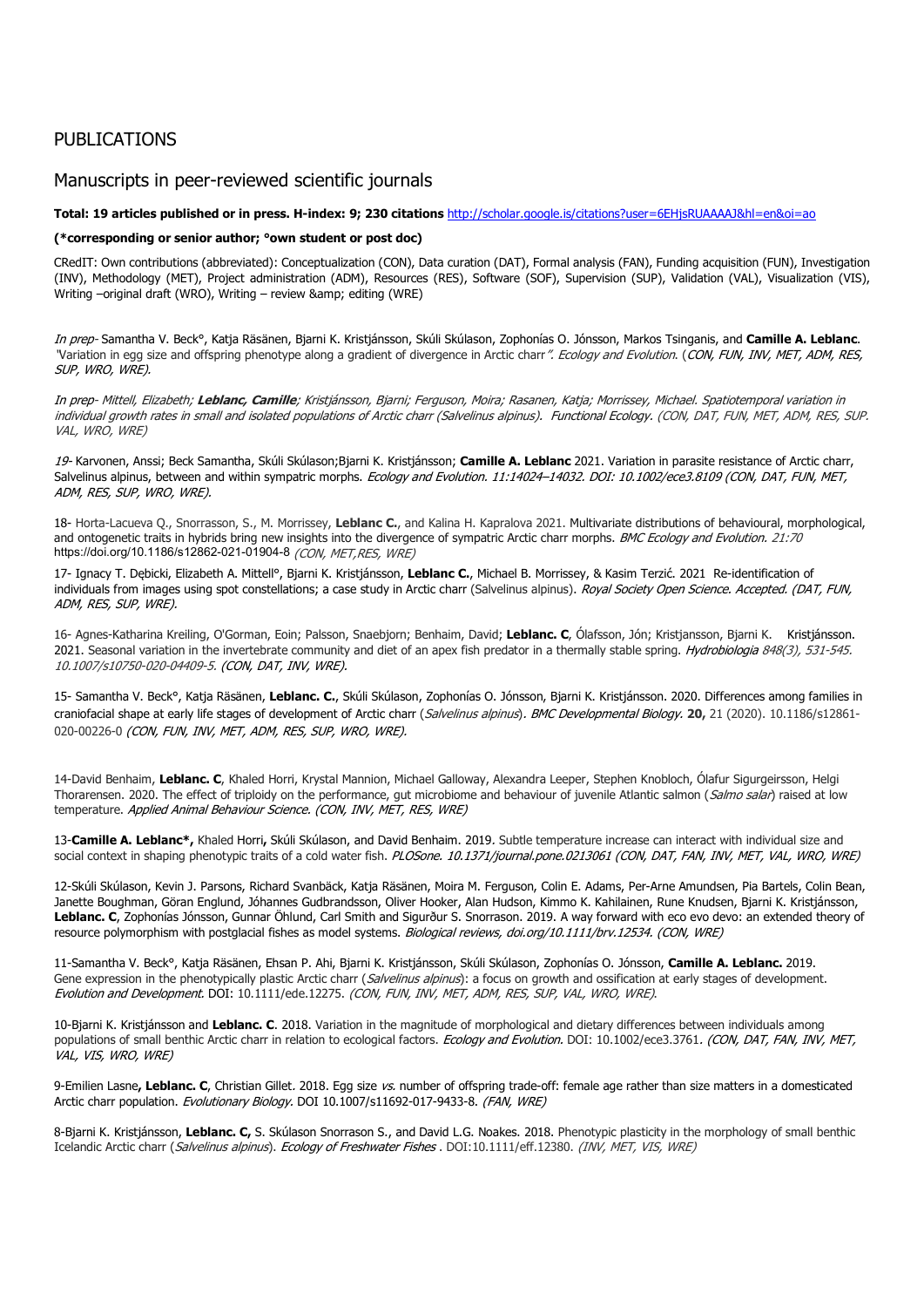7-Camille A. Leblanc<sup>\*</sup>, Kristiánsson B. K., and Skúlason S. 2016. The importance of egg size and egg energy density for early size patterns and performance of Arctic charr Salvelinus alpinus. Aquaculture Research, doi: 10.1111/are.12566. (CON, DAT, FAN, FUN, INV, MET, ADM, RES, VAL, VIS, WRO)

6-Neil F. Thompson, Leblanc. C, Jeremy D. Romer, Carl B. Schreck, Michael S. Blouin, and David L.G. Noakes. 2016. Sex-biased survivorship and differences in migration of wild steelhead (Oncorhynchus mykiss) smolts from two coastal Oregon Rivers. Ecology of Freshwater Fishes DOI: 10.1111/eff.12242. (CON, DAT, INV, MET, ADM, RES, SOF, VAL, WRE).

5-Bjarni K. Kristjánsson, Snorrason S, Camille A. Leblanc, David L.G. Noakes, and Skúlason S. 2014. Small benthic charr (Salvelinus alpinus) in Icelandic springs. Náttúrufræðingurinn (in Icelandic). (INV, MET, WRE).

4-Jeremy Romer<sup>,</sup> Leblanc. C, Clements S., Ferguson J.A., Kent M.L., Noakes D., and Schreck C.B. 2013. Survival and behavior of juvenile steelhead trout (Oncorhynchus mykiss) in two estuaries in Oregon. Environmental Biology of Fishes. doi: 10.1007/s10641-012-0080-8. (CON, DAT, FAN, INV, MET, ADFM, RES, VAL, VIS, WRE).

3-Camille A. Leblanc<sup>\*</sup> and David L.G. Noakes. 2012. Visible elastomer implants for marking small Rainbow trout Oncorhynchus mykiss. North American Journal of Fisheries Management doi: 10.1080/02755947.2012.683234. (CON, DAT, FAN, FUN, INV, MET, ADM, VAL, VIS, WRO, WRE).

2-Camille A. Leblanc<sup>\*</sup>, Benhaim D., Hansen B. R., Kristjánsson B. K., and Skúlason S. 2011. The Importance of Egg Size and Social Effects for Behaviour of Arctic Charr Juveniles. Ethology doi: 10.1111/j.1439-0310.2011.01920. (CON, DAT, FAN, FUN, INV, MET, ADM, VAL, VIS, WRO, WRE).

1-Benhaim D., Leblanc. C, and Lucas G. 2009. Impact on a new artificial shelter on Arctic charr behaviour and culture performance during the endogenous feeding period. Aquaculture doi:10.1016/j.aquaculture.2009.06.024. (CON, DAT, FAN, INV, MET, ADM, RES, VAL, VIS, WRO, WRE)

### Other publications

| DMS Distance and Mediation of knowledge<br>Distances et médiations des savoirs, « Conversation islandaise avec Erla Björk Örnólfsdóttir et Camille Leblanc »,<br>http://dms.revues.org/1698 | 2017 |
|---------------------------------------------------------------------------------------------------------------------------------------------------------------------------------------------|------|
|                                                                                                                                                                                             | 2011 |

Ph.D. Thesis : the importance of egg size for the diversity of Salmonids, 130pp http://skemman.is/stream/get/1946/10867/26866/1/PHD\_Camille\_Leblanc\_A4\_HI.pdf

Piscatorial press, monthly publication of the Oregon American Fisheries society Fishery Feature of the month. 2 pages. Leblanc C. & David Noakes.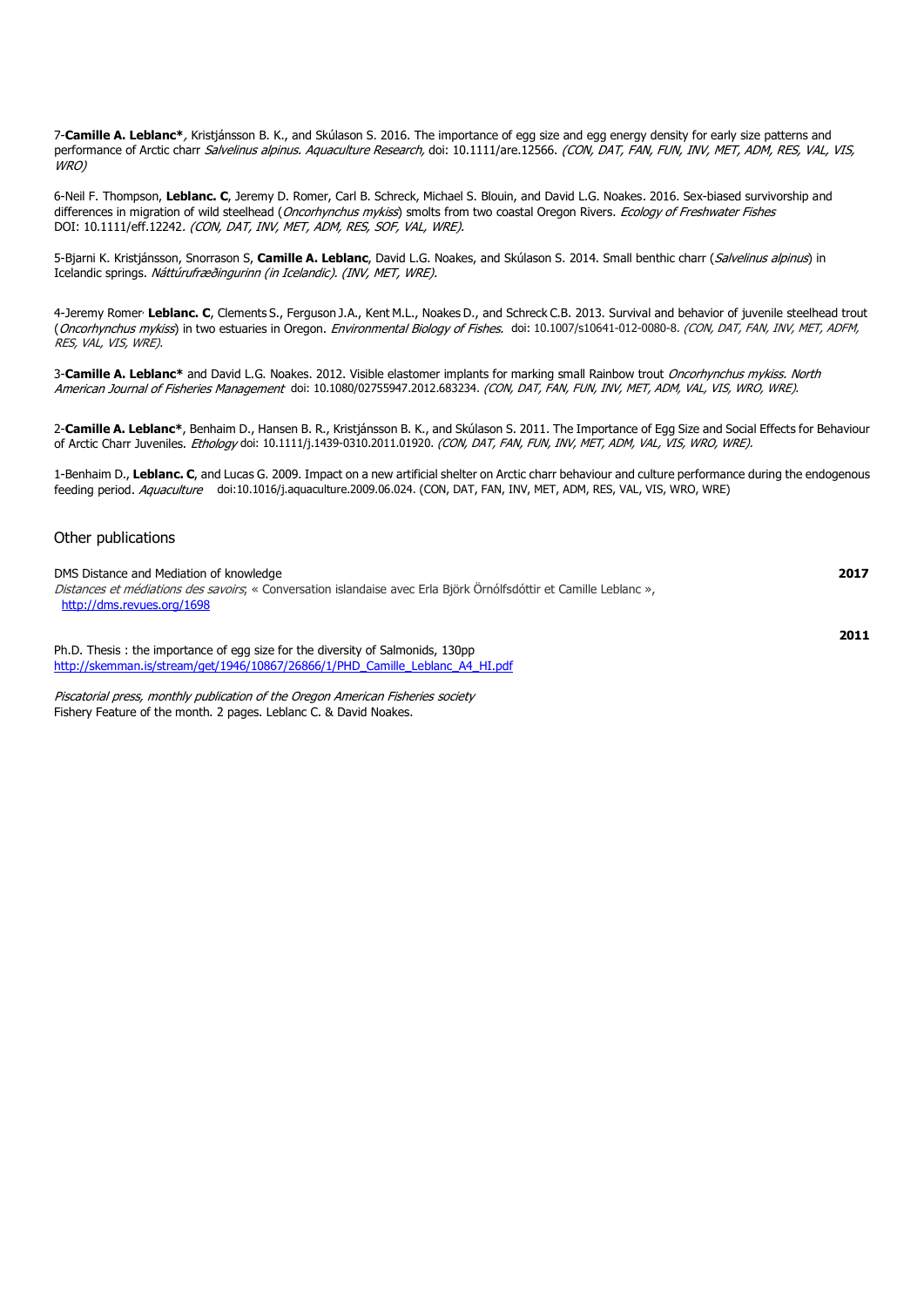## PRESENTATIONS

## Presentations as a first author in conferences

2021 - Netherlands Society for Behavioural Biology, Camille Leblanc, Samantha Beck, and Bjarni Kristjánsson "Inherited differences in brain size and brain shape in a polymorphic fish, the Arctic charr (Salvelinus alpinus)" -Ecological and Evolutionary Ethology of Fishes Conference, Berkeley, California USA, online Camille Leblanc, Skúli Skúlason, and Bjarni K. Kristjánsson "Under the volcano: Arctic charr in lava caves" -Society for Experimental Biology , online Camille Leblanc, Samantha Beck, Bjarni Kristjánsson, Arnar Pálsson and Sarah Steele "Inherited and plastic differences in brain size and brain shape in a polymorphic fish, the Arctic charr (Salvelinus alpinus)" -Symposium on "Complex trait genetics, model systems for divergent evolution and biodiversity" Camille Leblanc, Skúli Skúlason and Bjarni K. Kristjánsson "Diversity in Icelandic freshwater fishes: patterns and processes – ECO EVO DEVO studies in Arctic charr" – online 26/04/2021 -Arctic Science Summit Week, Lisbon, Portugal - online 25/03/2021 *-Arctic Science Summit Week,* Lisbon, Portugal – online 25/03/2021<br>Organizer and co-chair of a session: "Session ID 71: Biodiversity at Northern Latitudes: a Focus on Wetland and Freshwater Ecological". https://assw2021.pt/?accao=detailedprogram https://drive.google.com/file/d/1ZGEvyQ8OtTFoIC7058v-1kEIg6Uwhw9q/view -Ecological Society of Iceland Conference, online Camille Leblanc, Samantha Beck, and Bjarni K. Kristjánsson "Intraspecific variation in brain size and morphology in Arctic charr juveniles from streams and lakes" -Ráðstefna Gæðaráðs: Teaching and Learning Post-COVID: what lies ahead? Online conference of the Quality board for Icelandic Higher Education, Camille Leblanc. "From on-site practical to online training: an example from the aquaculture diploma program" 02sd of March 2020 The fourth conference of the Nordic Society OIKOS, Reykjavik, Iceland Camille Leblanc, Skúli Skúlason, Katja Rӓsӓnen, Árni Einarsson, Michael Morrissey, Moira Ferguson, and Bjarni K. Kristjánsson "Living in the lava: ecology and evolution of Arctic charr in caves" 2019 Advances in the population ecology of salmonids, Granada, Spain Camille Leblanc, Nais Droillard, Louise Vernier, and Bjarni K. Kristjánsson "Genetic differences in brain size and morphology in juveniles Arctic charr emerging in stream and lake" Ecological Society of Iceland Conference, Hólar University, Iceland Camille Leblanc, Skúli Skúlason, Kevin Parsons, Kimmo Kahilainen, Colin Bean, Bjarni K. Kristjánsson and Colin Adams "Intraspecific diversity and its implication for conservation" 2018 Arctic Biodiversity Congress, Rovaniemi, Finland Organizer and co-chair of a session: "Intraspecific diversity in Arctic freshwater systems and its relevance in biodiversity and conservation: from pattern to process". https://www.arcticbiodiversity.is/index.php/kno5-intraspecific-diversity-in-arctic-freshwater-systems-and-its-relevance-in-biodiversity-and-conservationfrom-pattern-to-process 2017 The Icelandic Biological Conference, Reykjavik, Iceland Oral " Living in the lava: ecology and evolution of Arctic charr in caves" Poster: "The interplay of egg size, temperature and social environment for phenotypic diversity in fishes"

French Society for Ecology Conference, Marseille, France

Behaviour 2017, Estoril, Portugal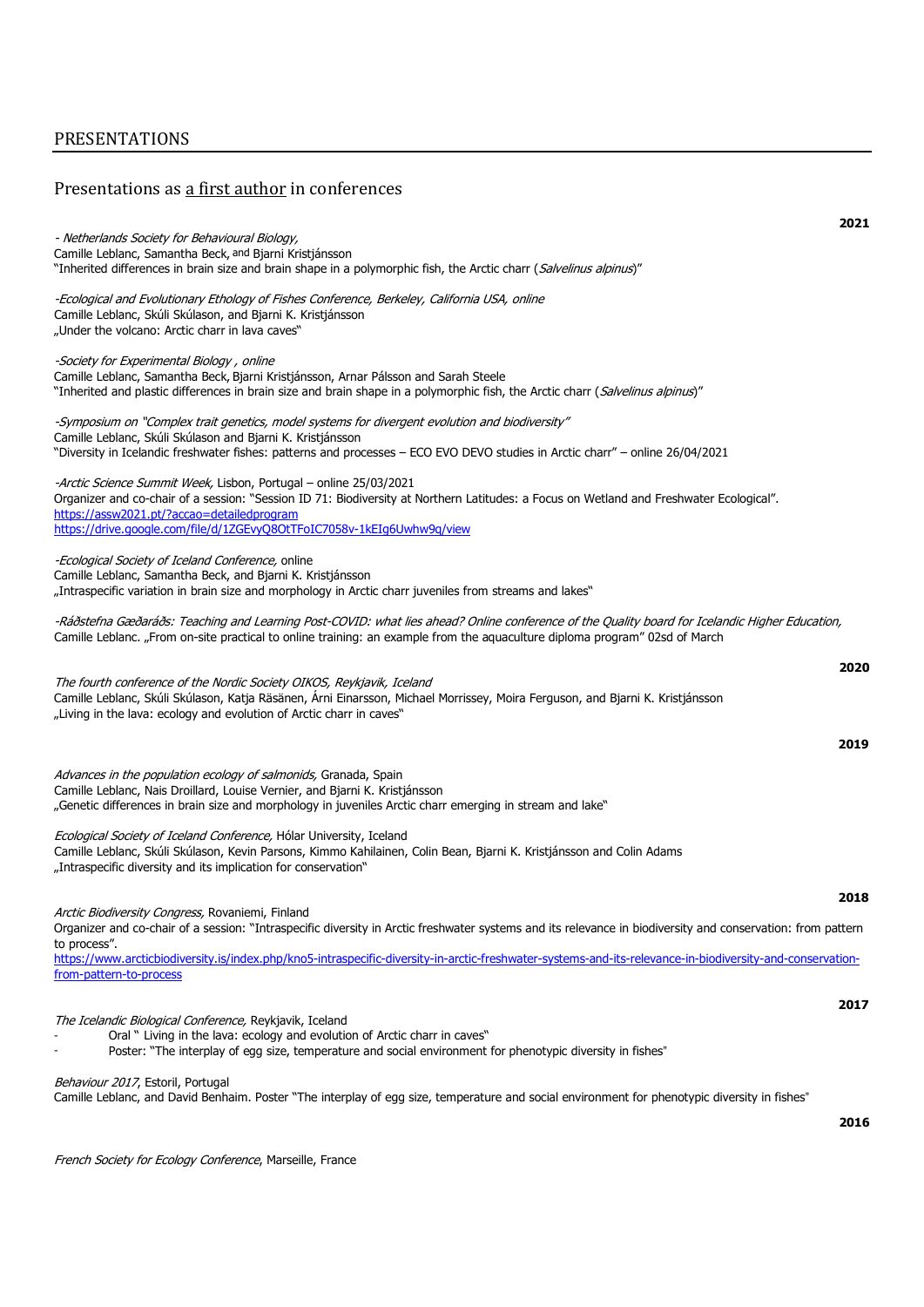Camille Leblanc, Katja Rasanen, Sigurður Snorrason, Arni Einarsson, Michael Morrissey, Moira Ferguson, Skúli Skúlason and Bjarni K. Kristjánsson, "High number of small populations as a tool to study evolutionary and ecological processes of diversification: insight from Arctic charr in lava caves."

*Nordic Oikos Conference*, Turku, Finland

"The interplay between ecology and evolution at small spatial scales: insight from Arctic charr in lava caves"

| Ecological Society of Iceland, Reykjavik, Iceland<br>"The interplay between ecology and evolution at small spatial scales: insight from Arctic charr in lava caves"                                                                                                                                                                                                   |      |
|-----------------------------------------------------------------------------------------------------------------------------------------------------------------------------------------------------------------------------------------------------------------------------------------------------------------------------------------------------------------------|------|
| The Icelandic Biological Conference, Reykjavik, Iceland<br>"The interplay between ecology and evolution at small spatial scales: insight from Arctic charr in lava caves"                                                                                                                                                                                             | 2015 |
| The Icelandic Biological Conference, Reykjavik, Iceland<br>"Fine scale diversity of small benthic cave-dwelling Arctic charr Salvelinus alpinus"                                                                                                                                                                                                                      | 2013 |
| The 9th International Workshop on salmonid smoltification, Reykjavik - Hólar University, Iceland<br>"Survival and sex ratio in steelhead smolts"                                                                                                                                                                                                                      |      |
| International Workshop on patterns and processes of intraspecific divergence and theirrelevance to aquatic biological diversity,<br>St Andrews, Scotland, UK. "Maternal effects and biodiversity of fishes"                                                                                                                                                           | 2012 |
| Applied Evo 2012, Evolutionary ecology and management of aquatic ecosystems, EAWAG, Switzerland<br>"Fine scale diversity of small benthic cave dwelling Arctic charr"                                                                                                                                                                                                 | 2011 |
| American Fisheries Society, Seattle, WA, USA<br>"Monitoring estuarine survival of steelhead trout using acoustic telemetry"                                                                                                                                                                                                                                           | 2010 |
| R- VON, University of Iceland, Reykjavik, Iceland<br>"Maternal effects and biodiversity of fishes"                                                                                                                                                                                                                                                                    |      |
| Conference on Electronic Tagging Studies of Salmon Migration, Bodega Bay, CA, USA                                                                                                                                                                                                                                                                                     |      |
| "Monitoring estuarine survival of steelhead trout ( <i>Oncorhynchus mykiss</i> ) smolts in Oregon coastal rivers using acoustic telemetry"<br>State of Salmon International Conference, Portland, OR, USA<br>-Poster "Consequences of egg size in Hatchery and Wild steelhead trout (Oncorhynchus mykiss)".                                                           |      |
| Oregon Chapter of American Fisheries Society, Eugene, OR, USA<br>-Poster: "Seasonality and sizes of salmonids smolts in Fall Creek, OR".                                                                                                                                                                                                                              |      |
| Pacific States Marine Fisheries Commission Meeting,<br>-Poster: "Seasonality and sizes of salmonids smolts in Fall Creek, OR".                                                                                                                                                                                                                                        |      |
| Steelhead management meeting, Redmond OR, USA<br>-Poster: "Seasonality and sizes of salmonids smolts in Fall Creek, OR".                                                                                                                                                                                                                                              |      |
| FroSpects, Evolution of divergence and speciation models of specific systems, Workshop, August, Hólar, Iceland<br>Poster: "Does egg size affect behaviour and morphology of Arctic charr?"<br>Camille Leblanc, Bjarni K. Kristjánsson, Sigurdur Snorrason, Skúli Skúlason and David L. G. Noakes<br>http://www.iiasa.ac.at/Research/ADN/workshops/Holar%20Program.pdf |      |
| International Smolt Workshop, Corvallis, OR,<br>"Seasonality and sizes of salmonids smolts in Fall Creek, OR".                                                                                                                                                                                                                                                        | 2009 |
| International Ethology Conference, Rennes, France<br>-"Does egg size affect behavior and morphology of Arctic charr (Salvelinus alpinus, L).<br>- Poster "Impact of a new artificial shelter on Arctic charr (Salvelinus alpinus) behavior and culture<br>performances during the endogenous feeding period"                                                          |      |
| POST conference, Vancouver, Canada<br>"Migration, Physiology and Behavior of steelhead trout in Oregon".                                                                                                                                                                                                                                                              |      |
| Oregon Chapter of American Fisheries Society, Bend, OR<br>-Poster"Impact of a new artificial shelter on Arctic charr behavior and culture performances during the endogenous feeding period".                                                                                                                                                                         |      |
| Ecological and Evolutionary Ethology of Fishes Conference, Boston<br>Poster : "Evidence for an inherent variation in behavior of Arctic charr juveniles".                                                                                                                                                                                                             | 2008 |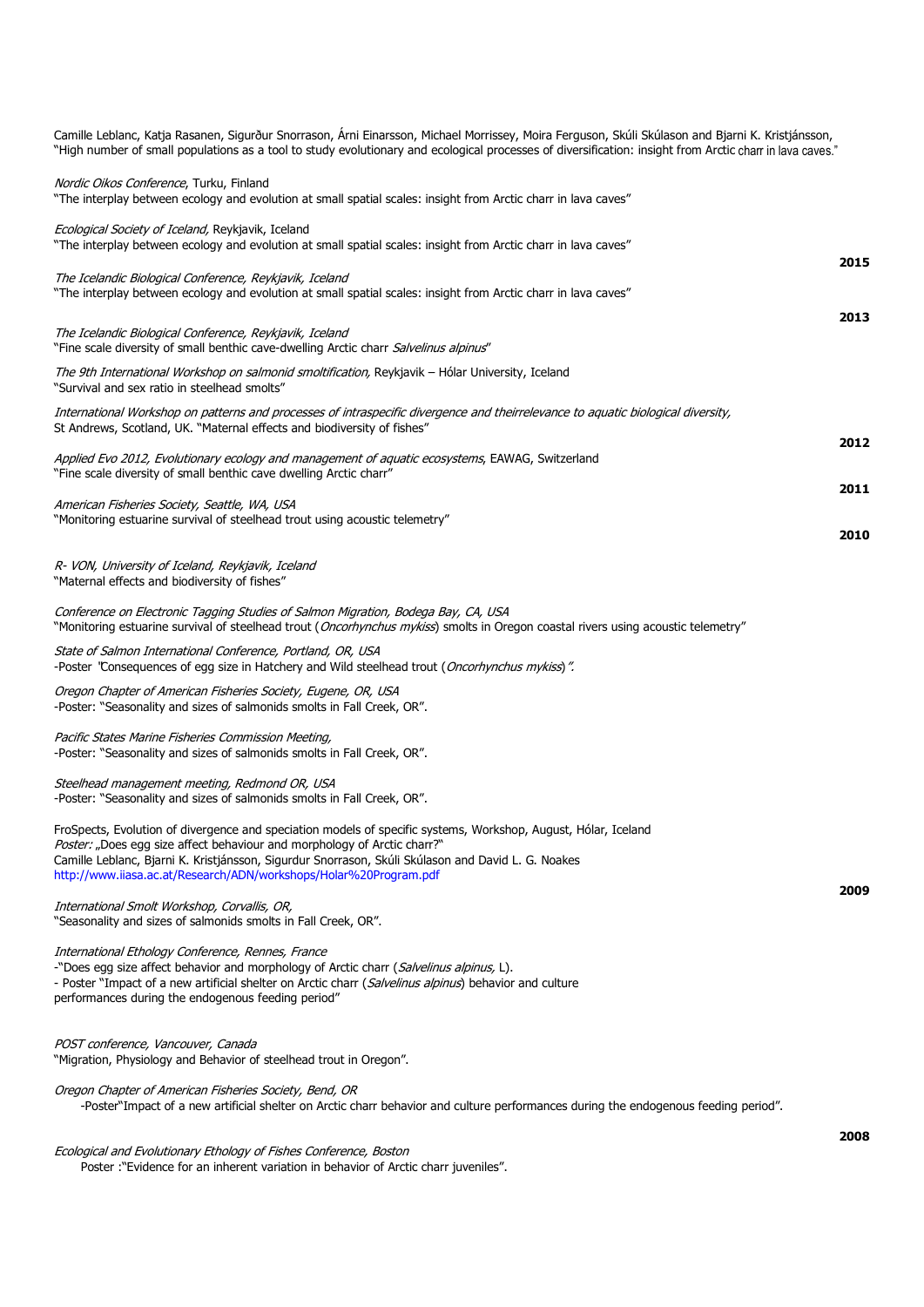2007 Fifth Annual Symposium: Research Advances in Fisheries, Wildlife & Ecology, November 2007, Oregon State University, USA. "Maternal effects on behavior and life histories of fishes". 2006 5th International Charr symposium, Reykjavik, Iceland -"Foraging behaviour in Arctic charr juveniles (Salvelinus alpinus, L.): impact of body size and social environment". Camille Leblanc, S. Skúlason, D. Benhaïm, and B. R. Hansen. August, 2006, Reykjavik Iceland. -Poster"Long and short term temperature variations in Arctic charr juveniles foraging behaviour and mobility (Salvelinus alpinus, L)." Camille Leblanc, S. Skúlason, D. Benhaïm, and B. R. Hansen. August, 2006, Reykjavik Iceland. Other presentations (\*student presentations) 2021 Ecological and Evolutionary Ethology of Fishes Conference, Berkeley, California USA, online Skúli Skúlason, Bjarni K. Kristjánsson, Camille A. Leblanc, and Sigurður Snorrason "Iceland as a theater for the evolution of diversity in freshwater fishes" Ecological and Evolutionary Ethology of Fishes Conference, Berkeley, California USA, online Biarni K. Kristiánsson, Camille A. Leblanc and Skúli Skúlason, "Diversity and evolution of Icelandic small benthic Arctic charr (Salvelinus alpinus) 2020 Elizabeth Mittell, Bjarni K. Kristjánsson, Michael Morrissey and, Camille A. Leblanc Spatial variation in growth rate and survival in small replicated natural populations of Arctic charr. The fourth conference of the Nordic Society OIKOS, Reykjavik, Iceland. 3-5 March Bjarni K. Kristjánsson, Camille A. Leblanc and Katja Rasanen. The importance of ecological factors for population niche structure and the relationships between morphology and diet in fish population. The fourth conference of the Nordic Society OIKOS, Reykjavik, Iceland. 3-5 March David Benhaim, Louise Vernier, and Camille Leblanc How does personality vary between morphs of Arctic charr? The fourth conference of the Nordic Society OIKOS, Reykjavik, Iceland. 3-5 March Skúli Skúlason, Bjarni K. Kristjánsson, Camille A. Leblanc, Sigurður Snorrason and Katja Rasanen. The importance of integrating ecological, evolutionary and developmental biology for our understanding of biological diversity and its conservation. The fourth conference of the Nordic Society OIKOS, Reykjavik, Iceland. 3-5 March 2019 Skúli Skúlason, Camille A. Leblanc and Bjarni K. Kristjánsson. The value of biodiversity in northern freshwaters: implications for society and ethics of nature. Arctic Circle, 11 October. Bjarni K. Kristjánsson, Skúli Skúlason og Camille A Leblanc. Conserving Biological Diversity. BioIce 2019. 17. – 19. Október. Bjarni K. Kristjánsson, Skúli Skúlason and Camille Leblanc Why focusing on a species as a unit of conservation may be a problem. 9th IRSAE summer school, Hólar 4-10 August.

Skúli Skúlason, Bjarni K. Kristjánsson and Camille A. Leblanc. The significance of patterns and processes for the conservation of biological diversity. 9th IRSAE summer school, Hólar 4-10 August.

Skúli Skúlason, Camille A. Leblanc and Bjarni K. Kristjánsson. The conceptual basis and future of ecological evolutionary developmental biology. Ecological society of Iceland conference, March 29-30th

Benhaïm, D., Kreiling, A.-K, Camille Leblanc, Kristjánsson, B.K. 2019. Link between ecological factors and boldness in Arctic charr population located in freshwater spring. Ecological society of Iceland conference, March 29-30th

\*Quentin J.-B.Horta-Lacueva, David Benhaïm, Camille Leblanc, Sigurður S. Snorrason, Alia Desclos, Kalina H. Kapralova. 2019. What Arctic charr can tell us about the role of personality in speciation? Ecological society of Iceland conference, March 29-30<sup>th</sup>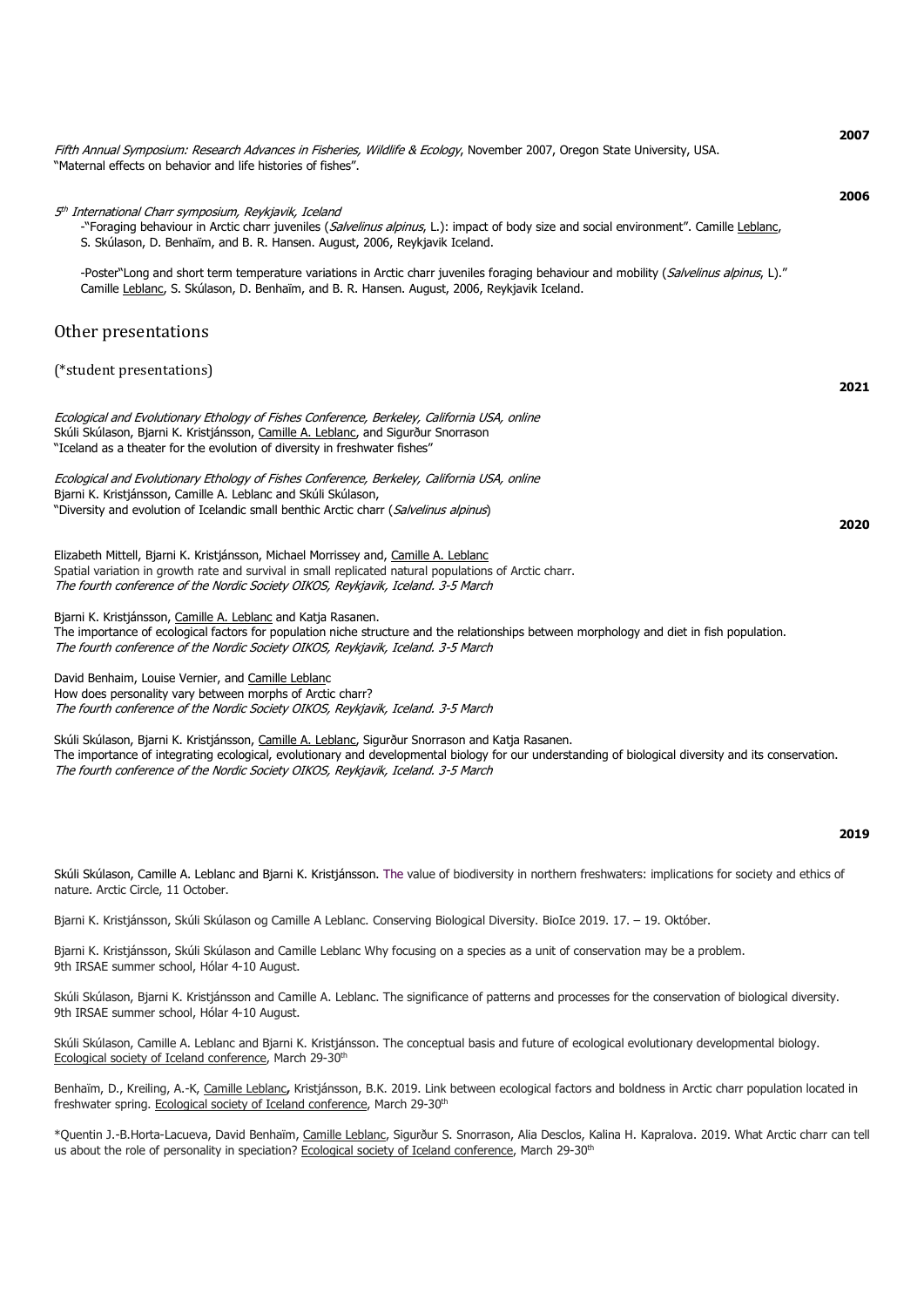Skúli Skúlason, Bjarni K. Kristjánsson, and Camille Leblanc. Eco-evo-devo framework for the understanding of biodiversity: moving on from a pattern to process oriented view. Arctic Biodiversity Congress 2018. Rovaniemi Finland

 \*Samantha Victoria Beck, Bjarni K. Kristjánsson, Katja Rasanen, Zophonías Jónsson, Skúli Skúlason and Camille Leblanc: Variation in maternal investment and the evolution of resource polymorphisms in Arctic charr (Salvelinus alpinus). 24<sup>th</sup> European Meeting of PhD Students in Evolutionary Biology. Bubión, Spain, September.

Bjarni Kristjánsson, Skúli Skúlason and Camille Leblanc. How do ecological factors shape intraspecific biodiversity in Arctic fishes. Arctic Biodiversity Congress 2018. Rovaniemi Finland.

 Bjarni K. Kristjánsson, Camille Leblanc og Skúli Skúlason, Intraspecific biodivrsity – an under appreciated part of freshwater ecosystems. Invited speaker, 8th IRSAE Summer school. 9. Ágúst

 Bjarni K. Kristjánsson, Camille Leblanc og Skúli Skúlason. Intraspecific biodiversity – an under appreciated part of freshwater ecosystems. Invited speaker. Fyrirlestur í föstudagsfyrirlestraröð Háskólans á Hólum. September

 Bjarni K. Kristjánsson og Camille Leblanc. Lífið í hrauninu – Gjárlontur og annað lífríki hruanhella í Mývatnssveit. Fræðsluerindi á aðalfundi Fjöreggs, félags um náttúruvernd og heilbrigðs umhverfis í Mývatnssveit. 12. apríl 2018

Bjarni K. Kristjánsson, Katja Räsänen, Árni Einarsson, Moira Ferguson and Camille Leblanc. Genetic and phenotypic diversity in Arctic charr inhabiting lava caves near Lake Mývatn. Vistís 2018.

\*Samantha Victoria Beck, Bjarni K. Kristjánsson, Katja Rasanen, Zophonías Jónsson, Skúli Skúlason and Camille Leblanc. Maternal effects and early developmental changes in gene expression in polymorphic Arctic charr (Salvelinus alpinus). Biology 18. Neuchâtel, Switzerland, February

#### 2017

Bjarni K. Kristjánsson, Camille A.L. Leblanc. Skúli Skúlason. The evolution of phenotypic diversity in Arctic charr. Arctic char: Ecology, genetics, climate change, and the implication for conservation and management. Reykjavík 31. Okt  $-$  1. November.

\*Samantha Victoria Beck, Bjarni K. Kristjánsson, Katja Rasanen, Zophonías Jónsson, Skúli Skúlason and Camille Leblanc. Harnessing the power of maternal effects for increasing adaptive potential of a single population through developmental processes. Arctic char: Ecology, genetics, climate change, and the implication for conservation and management. Reykjavík 31. Okt - 1. November.

 Bjarni K. Kristjánsson and Camille A. L. Leblanc, High number of small populations as a tool to study evolutionary and ecological processes of diversification: Insight from Arctic charr in lava caves. 6th Aquatic Biodivesity International Conference, Sibiu Romania, 27. - 30. Sept

Bjarni K. Kristjánsson, Ecological studies at Hólar University, Introductory lecture, Vistís 2017 (the Ecological society of Iceland conference)

 Bjarni K. Kristjánsson , Camille Leblanc , Katja Räsänen , Sigurður Snorrason , Árni Einarsson, Michael Morrissey, Moira Ferguson & Skúli Skúlason. The interplay between ecology and evolution at small spatial scales: insight from Arctic charr in lava caves in Iceland. Revolutions meeting, Uppsala University, Sweden

 \*Samantha Victoria Beck, Bjarni K. Kristjánsson, Katja Rasanen, Zophonías Jónsson, Skúli Skúlason and Camille Leblanc. Poster: Maternal effects and early developmental changes in gene expression: insights into the evolution of resource polymorphism in Arctic charr. 2nd Biennial Meeting Pan-American Society for Evolutionary Developmental Biology. Calgary, Canada 19-23rd of August.

 \*Louise Vernier, David Benhaim, Bjarni K. Kristjánsson, Camillle Leblanc. Poster : Does variation in egg size and growth trajectories affect behaviour in five resource-based morphs of Arctic charr (Salvelinus alpinus). The Icelandic Biological Conference, Reykjavik, Iceland, October and Behaviour 2017, Estoril, Portugal August 2017.

 \*Samantha Victoria beck, Bjarni K. Kristjánsson, Katja Rasanen, Zophonías Jónsson, Skúli Skúlason and Camille Leblanc. The evolution of individual diversification: can egg size variation facilitate the rapid evolution of resource polymorphism in fishes. VistÍs 2017, Ecological society of Iceland, Hólar, 28-29<sup>th</sup> April.

\*Louise Vernier, David Benhaim, Bjarni K. Kristjánsson, Camillle Leblanc. The importance of egg size for variation in life history traits and behaviour of individuals in a polymorphic fish at different level of divergence. OE3C 2017: Ontario Ecology, Ethology and Evolution Colloquium 2017, Queen's University, Canada, 18-20th of May.

#### 2016

 \*Doriane Combot, Camille Leblanc, Daniel Govoni and Bjarni K. Kristjánsson. Epibenthic macroinvertebrate diversity in relation to local ecology in groundwater-fed lava caves in North East Iceland. Sfécologie2016 Marseille France 25. October

#### 2018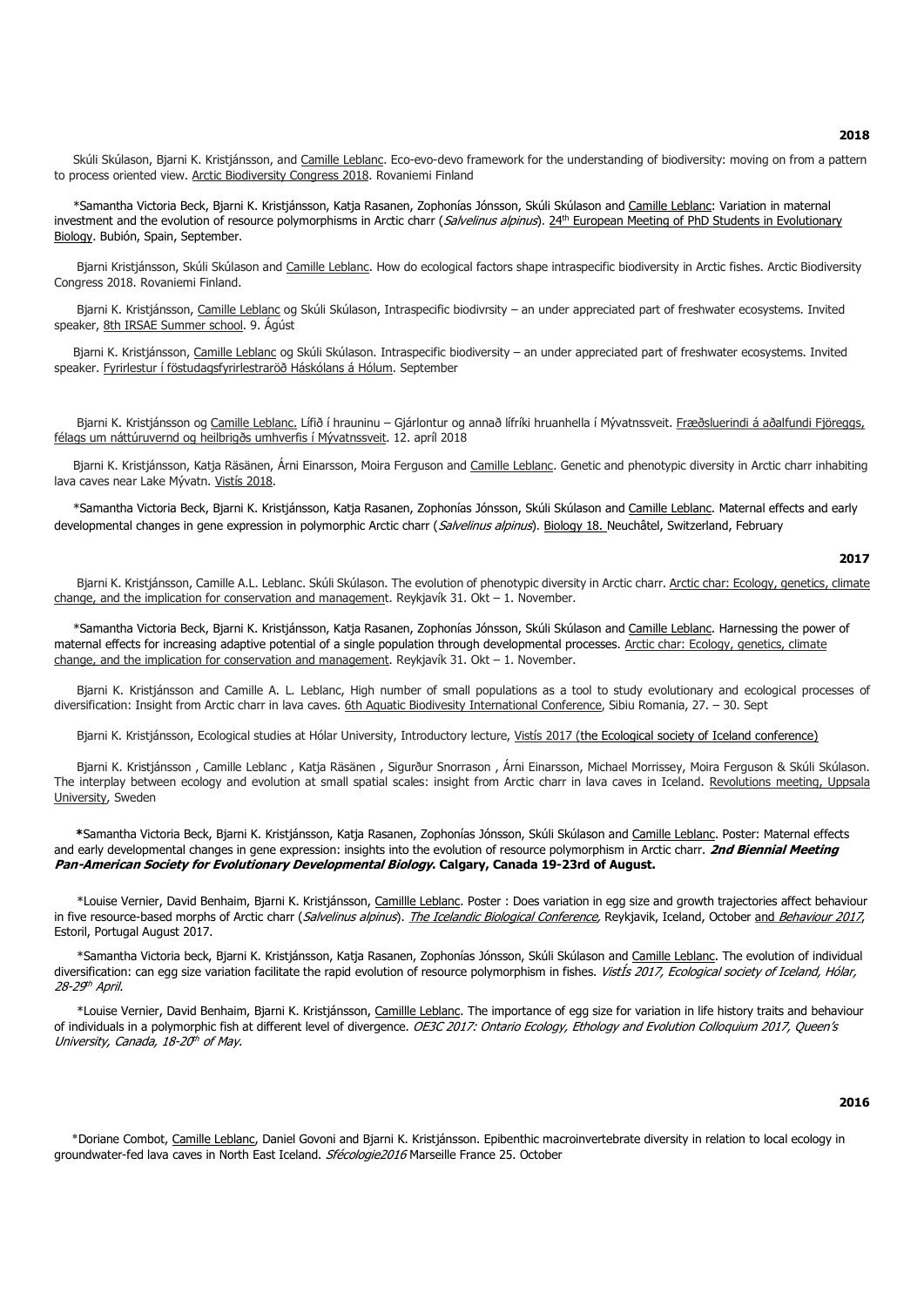\*Louise Vernier, David Benhaim, Bjarni K. Kristjánsson, Camillle Leblanc. The importance of egg size for variation in metabolism, growth and behavior of individuals in a polymorphic fish. Sfécologie2016 Marseille France 26. October

 \*Samantha V. Beck, Bjarni K. Kristjánsson, Katja Rasanen, Zophonías Jónsson, Skúli Skúlason and Camille Leblanc. The evolution of individual diversification: can egg size variation facilitate the rapid evolution of resource polymorphism in fishes. Sfécologie2016 Marseille France 25. October

 \*Sigurður H. Árnason, Camille Leblanc, Skúli Skúlason, and Bjarni K. Kristjánsson, 2016, Movement variability and fine scale morphological differences within a cave dwelling small benthic Arctic charr population in Iceland, Polar Ecology Conference 2016, Ceske Budejovice, Czeck Republic.

 \*Sigurður Halldór Árnason, Camille Leblanc, Skúli Skúlason, Bjarni K. Kristjánsson. Movement variability and fine scale morphological differences within a cave dwelling dwarf Arctic charr population in Iceland . Oregon Chapter of the American Fisheries Society .Seaside, OR, USA, 1-4 March

 \*Samantha V. Beck, Leblanc Camille, Katja, Räsänen, Zophonías, O. Jónsson, Skúli Skúlason, Bjarni, K. Kristjánsson. Egg size mediated developmental plasticity in divergent Arctic charr populations. OIKOS Nordic Conference, 1-4 February, Turku, Finland. Poster

#### 2015

 \*Samantha V. Beck, Leblanc Camille, Katja, Räsänen, Zophonías, O. Jónsson, Skúli Skúlason, Bjarni, K. Kristjánsson. Egg size variation and its influence on evolutionary diversification in sympatric populations of Icelandic Arctic charr (Salvelinus alpinus). Conference on biological research in Iceland, 6–7 November

 \*Sigurður Halldór Árnason, Camille Leblanc, Skúli Skúlason, Bjarni K. Kristjánsson. Phenotypic variability in behaviour, diet and morphology of a cave dwelling population of small benthic charr (Salvelinus alpinus). Conference on biological research in Iceland, 6–7 November

 \*Louise Vernier, Samantha V. Beck, Anett Reilent, David Benhaïm, Bjarni K. Kristjánsson & Camille A.-L. Leblanc. Relationship between egg size, metabolic rate, growth and personality traits of individuals in divergent populations of Salmonids. Conference on biological research in Iceland, 6–7 November

Zophonías O. Jónsson, Ehsan Pashay Ahi, Samantha V. Beck, Camille Leblanc, Bjarni K. Kristjánsson. Identification of a conserved gene expression network associated with egg size variation in Arctic charr. Conference on biological research in Iceland, 6–7 November

Skúli Skúlason, Bjarni K. Kristjánsson, Camille A. Leblanc and Sigurður S. Snorrason 2015. The field of ECO-EVO-DEVO can elevate our understanding of the generation and maintenance of biological diversity. Conference on biological research in Iceland, 6–7 November

Bjarni K. Kristjánsson , Camille Leblanc , Katja Räsänen , Sigurður Snorrason , Árni Einarsson, Michael Morrissey , Moira Ferguson & Skúli Skúlason. The interplay between ecology and evolution at small spatial scales: insight from Arctic charr in lava caves in Iceland. *8<sup>th</sup> International Charr* symposium, Tromsö Norway, 14-18 June

Katia Räsänen, Camille Leblanc, Biarni K. Kristiánsson, Samantha Beck, Zophonías O. Jónsson & Skúli Skúlason. The role of egg size and developmental plasticity in diversification of Icelandic Arctic charr*. 8th International Charr symposium*, Tromsö Norway, 14-18 June

#### 2014

\*Neil F. Thompson, Camille A. Leblanc, Jeremy D. Romer, Carl B. Schreck, Michael S. Blouin, and David L.G. Noakes . Sex biased survival and<br>erences in migration of wild steelhead (*Oncorhynchus mykiss*) smolts from two coa differences in migration of wild steelhead (Oncorhynchus mykiss) smolts from two coastal Oregon rivers". Annual meeting, Québec, Canada

#### $2013$

 Bjarni K. Kristjánsson, Romain Theysset, Camille A. Leblanc and Skúli Skúlason. Factors affecting developmental rate in Arctic charr embryos and juveniles The Icelandic Biology Conference, 8. and 9. November, Reykjavik, Iceland

Stefán Óli Steingrímsson, Mark R. Roper, Camille A. Leblanc, Bjarni K. Kristjánsson og Árni Einarsson. Foraging mode of cave-dwelling Arctic charr in the Lake Mývatn area. The Icelandic Biology Conference, 8. and 9. November, Reykjavik, Iceland.

#### 2010

 David L.G. Noakes, Carl B. Schreck, Jeremy D. Romer, Camille A. Leblanc, Alix I. Gitelman, and Shaun Clements.Can steelhead mortality be explained by survival in the lower rivers and estuaries. 141<sup>th</sup> American Fisheries Society, Annual meeting,

### 2009

Skúli Skúlason, Camillle Leblanc, B.K. Kristjánsson and S.S. Snorrason. Mechanisms of divergence and speciation in polymorphic fish: The importance of reproductive styles and developmental constraints. International Conference on Evolutionary Ecology of Fishes Diversification, Adaptation and Speciation; Berlin 23.–25. November

 Skúli Skúlason, Camillle Leblanc, Bjarni K. Kristjánsson and Sigurður. Snorrason. Mechanisms of divergence in arctic charr: The importance of reproductive styles and developmental constraints.  $6<sup>th</sup>$  International Charr symposium at Stirling, June.

Skúli Skúlason, Camillle Leblanc, Bjarni K. Kristjánsson og Sigurður.S. Snorrason. Tegundamyndun fiska: Mikilvægi æxlunarlíffræði og þroskaferla. The Icelandic Biological Conference Iceland, 6–7 November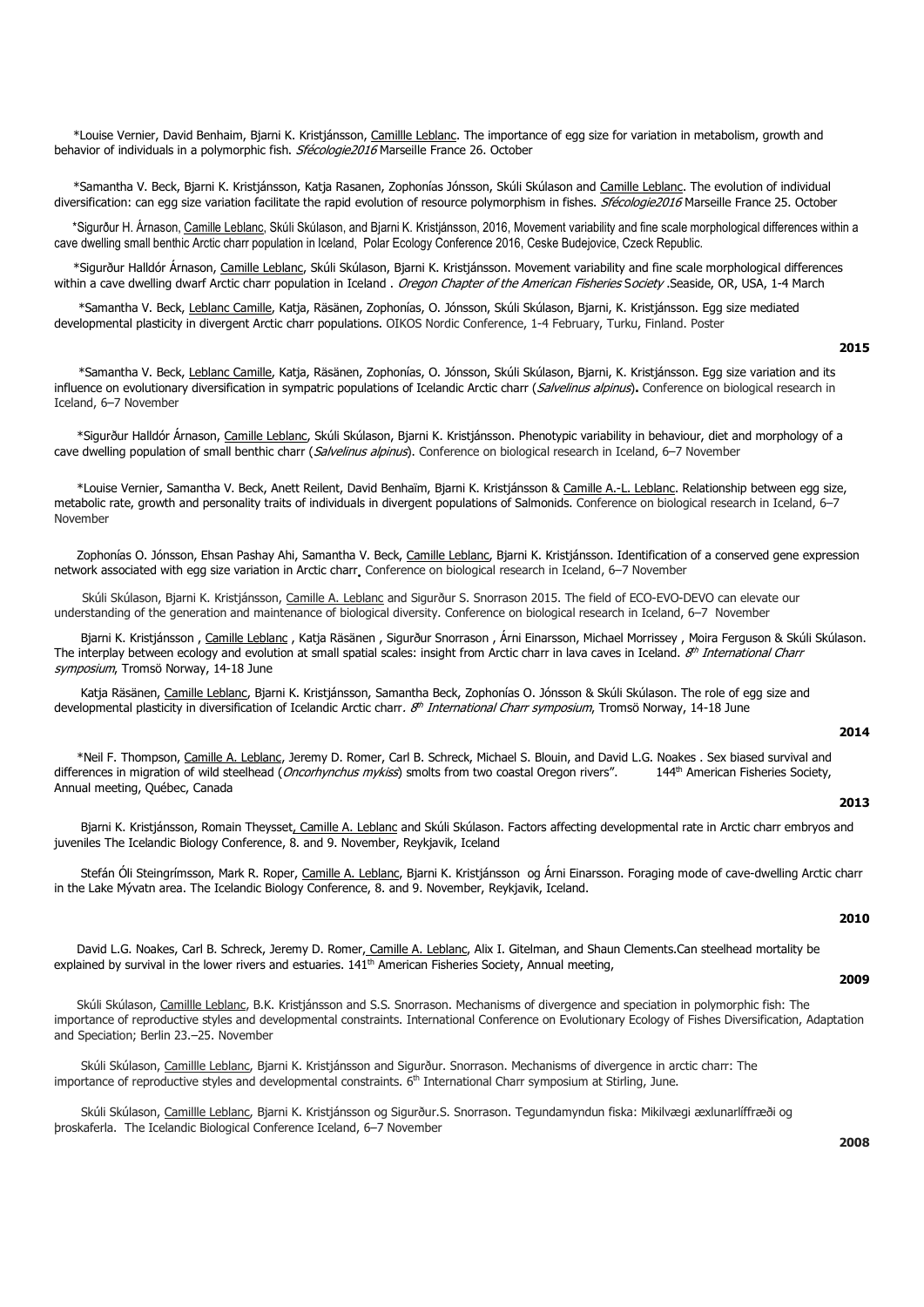D. Benhaim<u>, C. Leblanc</u>, & B. K. Kristjansson. Poster presentation "Does egg size affect behavior and morphology of Arctic charr (*Salvelinus* alpinus,). Fifth Annual meeting of the French Research Group in Ethology. Paris, May

# Invited oral presentations at universities:

|                                                                                                                                                                                                                                                                                               | 2021 |
|-----------------------------------------------------------------------------------------------------------------------------------------------------------------------------------------------------------------------------------------------------------------------------------------------|------|
| EAWAG Aquatic Research, Kastanienbaum, 01 <sup>st</sup> December<br>Invited speaker to departmental seminar, FishEc Seminare<br>Camille Leblanc "Phenotypic and developmental approaches to better understanding adaptive divergence in salmonids"                                            |      |
| Wageningen University and Research, Behavioral Ecology group, September 24th<br>Invited speaker to departmental seminar                                                                                                                                                                       |      |
| Camille Leblanc "Phenotypic and developmental approaches to better understanding adaptive divergence in salmonids"                                                                                                                                                                            | 2020 |
| NoWPaS 2020 Meeting, Laugarvatn, Iceland March 2nd-7th<br>Key note speaker for "Evolution and Genetics" session<br>Camille Leblanc "Beyond genetics: phenotypic and developmental approaches to better understanding adaptive divergence in salmonids"                                        |      |
| 9th IRSAE summer school, Half day workshop "freshwater Ecology", 30 minute lecture, 07th August<br>Camille Leblanc, Skúli Skúlason, Kevin Parsons, Kimmo Kahilainen, Colin Bean, Bjarni K. Kristjánsson and Colin Adams<br>"Intraspecific diversity and its implication for conservation"     | 2019 |
| Hólar University, Seminar, June<br>Camille Leblanc, Nais Droillard, Louise Vernier, and Bjarni K. Kristjánsson<br>"Genetic differences in brain size and morphology in juveniles of Arctic charr"                                                                                             |      |
| University of Glasgow, invited speaker, Spring<br>Bjarni K. Kristjánsson, Camille Leblanc, Skúli Skúlason, The origin and maintenance of the extended phenotype                                                                                                                               | 2017 |
| Fræðsluerindi á vegum Hins íslenska náttúrufræðifélags, Reykjavik<br>Bjarni K. Kristjánsson & Camille A. Leblanc, Lífið í hrauninu - lífríki í vatnsfylltum hraunhellum í Mývatnssveit, 30. Október                                                                                           |      |
| Hólar University, Seminar<br>"The interplay between ecology and evolution at small spatial scales: insight from Arctic charr in lava caves".<br>Camille Leblanc, Bjarni K. Kristjánsson Katja Räsänen, Sigurður Snorrason, Árni Einarsson, Michael Morrissey, Moira Ferguson & Skúli Skúlason | 2016 |
| 'Origin and maintenance of the extended phenotype".<br>Bjarni, K. Kristjánsson, Camille Leblanc, and Skúli Skúlason                                                                                                                                                                           |      |
| Departmental seminar at the Institute of Biology, Háskóli Íslands, Reykjavik<br>'Origin and maintenance of the extended phenotype"<br>Bjarni, K. Kristjánsson, Camille Leblanc, and Skúli Skúlason                                                                                            |      |
| Seminar at Hólar University<br>"The importance of ecology, phenotype and genetic structure for diversity in Icelandic Arctic charr (Salvelinus alpinus)"                                                                                                                                      | 2015 |
| Departmental seminar at EAWAG, Dubendörf, Switzerland                                                                                                                                                                                                                                         | 2012 |
| "The importance of ecology, phenotype and genetic structure for diversity in Icelandic Arctic charr (Salvelinus alpinus)"                                                                                                                                                                     | 2011 |
| Departmental seminar at the Institute of Biology, Háskóli Íslands, Reykjavik<br>"The importance of egg size for the diversity of Salmonids", October.                                                                                                                                         | 2009 |
| Oregon Hatchery Research Center, Corvallis, OR, USA<br>"Seasonality and sizes of salmonids smolts in Fall Creek, OR". Advisory committee.                                                                                                                                                     |      |
| Department seminar, Oregon State University, Corvallis, OR, USA<br>"Maternal effects in Fishes".                                                                                                                                                                                              |      |
| Sixth International Salvelinus Symposium, Stirling, Scotland<br>Mechanisms of divergence in Arctic Charr: The importance of reproductive styles and developmental constraints.                                                                                                                |      |

S. Skúlason, C. Leblanc & S.S. Snorrason.